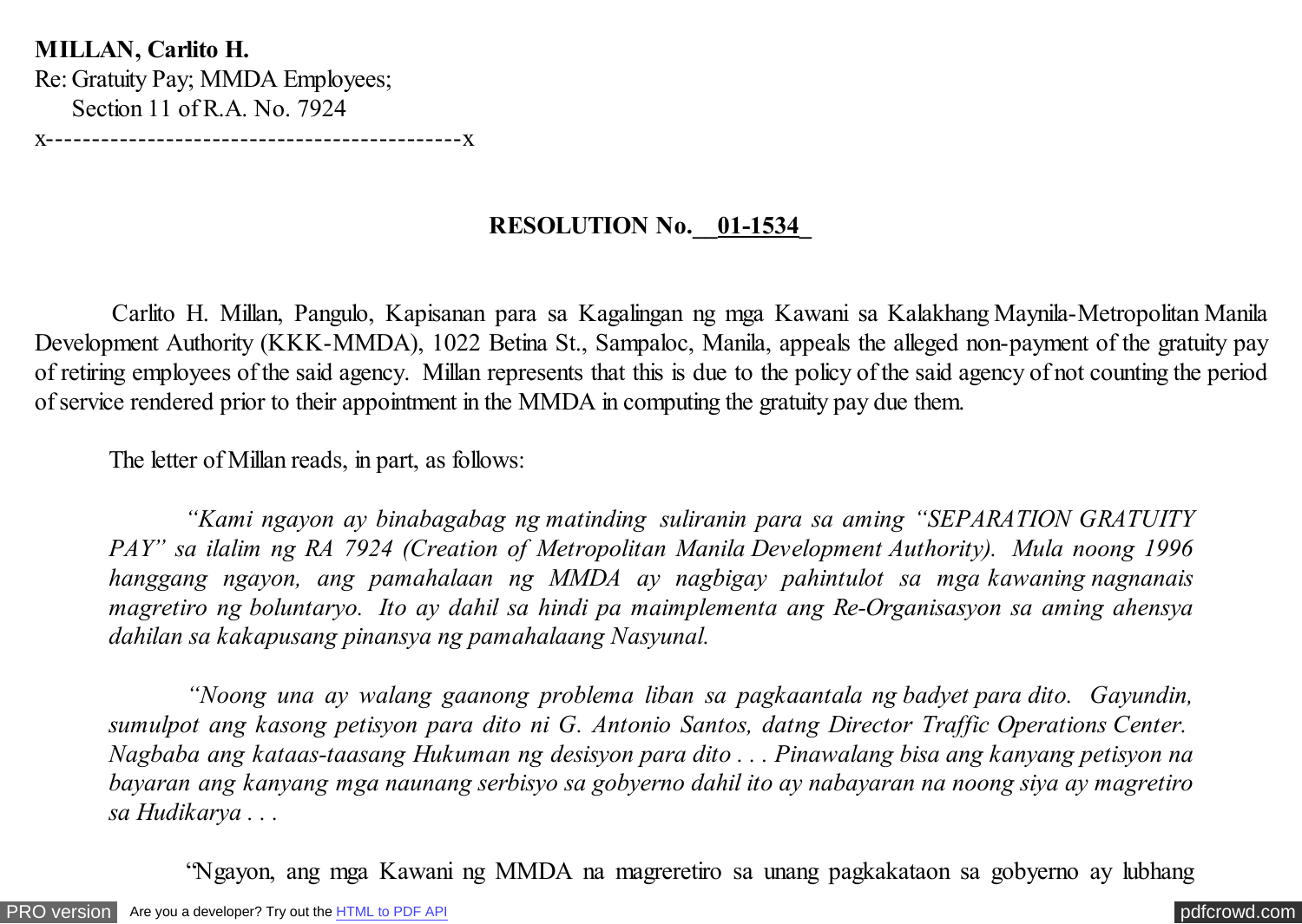naapektuhan ng atas na ito . . .

 *"Ito ang patakarang tuntunan ni Chairman Benjamin Abalos sa aming Separation Gratuity Pay RA 7924 upang hindi isama sa kabayaran sa aming serbisyo sa gobyerno ang mga panahong hindi nasasakupan ng MMA. Ibinawas sa amin ang kwentang kabayaran para dito. Maliit na halaga ng lamang ang natitira sa amin . . . "*

In lieu of the required comment, MMDA General Manager Jaime Z. Paz submitted the following documents:

- 1) Republic Act No. 7924 (AN ACT CREATING THE METROPOLITAN MANILA DEVELOPMENT AUTHORITY DEFINING ITS POWERS AND FUNCTIONS, PROVIDING FUNDS THEREFOR AND FOR OTHER PURPOSES) dated March 1, 1995;
- 2) RULES AND REGULATIONS IMPLEMENTING REPUBLIC ACT NO. 7924, THE LAW CREATING THE METROPOLITAN MANILA DEVELOPMENT AUTHORITY dated May 9, 1996;
- 3) Office of the President Memorandum Order No. 372 (APPROVING THE RULES AND REGULATIONS IMPLEMENTING R.A. NO. 7924, THE LAW CREATING THE METROPOLITAN MANILA DEVELOPMENT AUTHORITY) dated May 16, 1996;
- 4) MMDA Metro Manila Council Resolution No. 16 (AUTHORIZING THE CHAIRMAN OF THE METROPOLITAN MANILA DEVELOPMENT AUTHORITY TO PAY OFFICIALS AND EMPLOYEES WHO MAY BE SEPARATED AS A RESULT OF THE IMPLEMENTATION OF R.A. NO. 7924) dated July 18, 1996;
- 5) A copy of the case of Antonio P. Santos vs. Court of Appeals, G.R. No. 139792 dated November 22, 2000.

On March 1, 1995, **Republic Act No. 7924 (AN ACT CREATING THE METROPOLITAN MANILA DEVELOPMENT AUTHORITY, DEFINING ITS POWERS AND FUNCTIONS, PROVIDING FUNDS THEREFOR**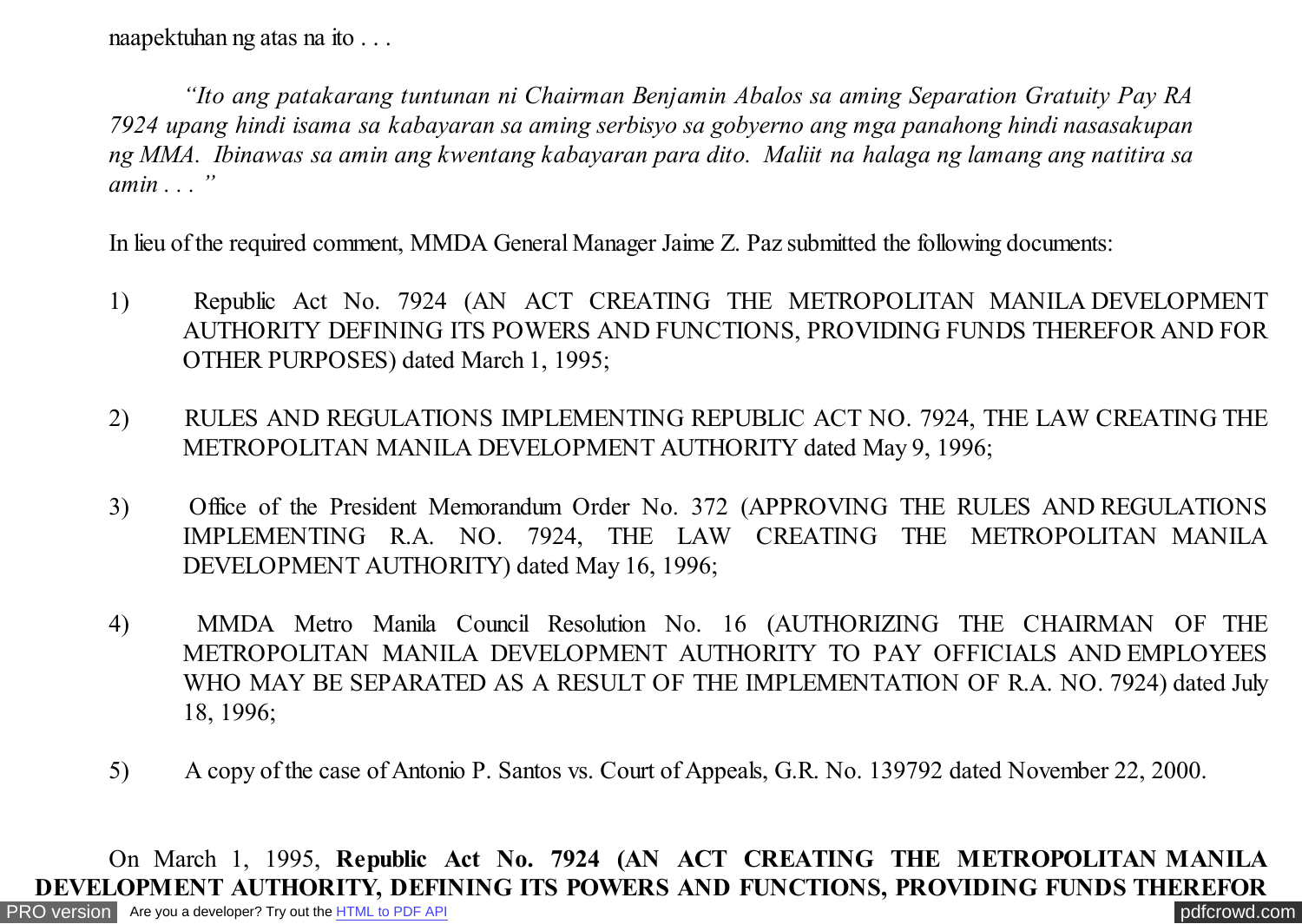**AND FOR OTHER PURPOSES)** was enacted. The said law abolished the Metropolitan Manila Authority (MMA) and thereafter created the Metropolitan Manila Development Authority (MMDA). On May 9, 1996, the Rules and Regulations implementing the said law were approved by the President. On May 16, 1996, the said law and its implementing rules and regulations provided that all officials and employees of the previous agency, the MMA, shall continue to exercise their duties and functions and receive their salaries and allowances until they shall have been given notice of change of duties and functions, and of their transfer to another office or position. Moreover, it established a fund which may be used to pay the benefits accruing to displaced employees by reason of the creation of the new agency, the MMDA, and/or those qualified for retirement under existing laws and who opted to avail of the benefits under the said law in which case the benefits they will receive shall include their previous employment in the other government agencies, if applicable. However, the MMDA officials/employees who opted to receive their benefits under R.A. No. 7924 claim that the said agency does not count the services they have rendered in the government prior to their appointment in the MMA, in the computation of their retirement pay.

Hence, this appeal.

The sole issue to be resolved is whether or not the refusal of the MMDA to count the services rendered by its officials/employees prior to their appointment in the said agency in computing their retirement pay is in order.

Relevant to the instant case is **Section 11 of Republic Act No. 7924 (AN ACT CREATING THE METROPOLITAN MANILA DEVELOPMENT AUTHORITY, DEFINING ITS POWERS AND FUNCTIONS, PROVIDING FUNDS THEREFOR AND FOR OTHER PURPOSES),** which provides:

*"SEC. 11. Transitory Provisions. – To prevent disruption in the delivery of basic urban services pending the full implementation of the MMDA's organizational structure and staffing pattern, all officials and employees of the interim MMA shall continue to exercise their duties and functions and receive their salaries and allowances until they shall have been given notice of change of duties and functions, and of being transferred to another office or position.*

*"All assets and properties presently in use or under the accountability of the interim MMA all its obligations, indebtedness, or liabilities shall be transferred to and assumed by the MMDA created under this*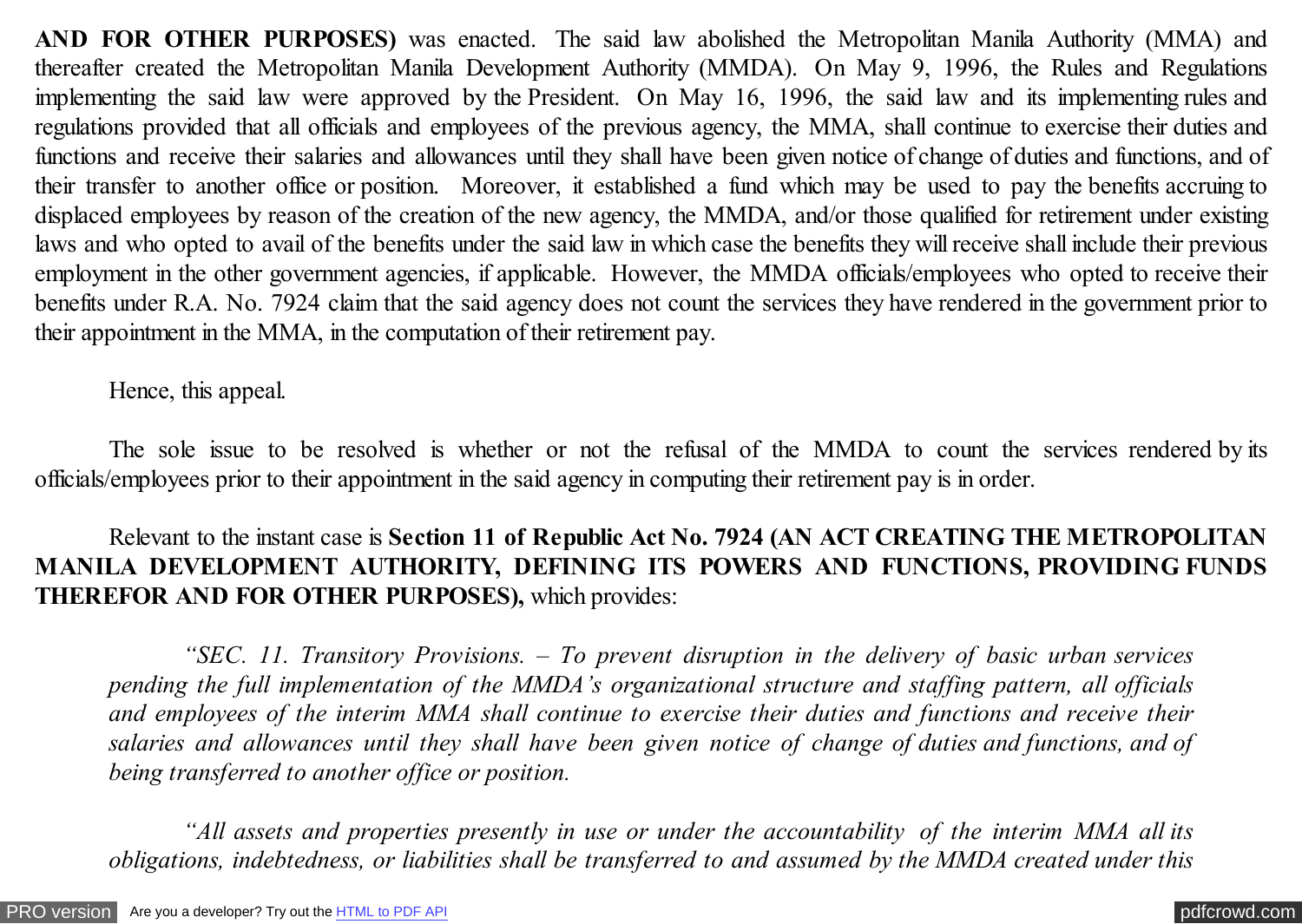*Act, subject to the conditions that may be established by the Department of Budget and Management, Office of the President, and Commission on Audit.*

*"The civil service laws, rules and regulations pertinent to the displacement of personnel affected by this Act shall be strictly enforced. The national government shall provide such amounts as may be necessary to pay the benefits accruing to displaced employees at the rate of one and one-fourth (1 ¼) month's salary for every year of service: Provided, That, if qualified for retirement under existing laws, said employees may opt to receive the benefits thereunder.*" (Underlining ours)

## **Section 34 of Rule VIII of the Rules and Regulations Implementing R.A. No. 7924** elaborates further, as follows:

*"Sec. 34. Separation and Retirement Benefits. All officials and employees, including casuals and temporary employees who have been separated pursuant to the approved reorganization and Civil Service Laws and rules under any of the valid causes, except those as a result of final disciplinary action, shall if entitled thereto, be paid the appropriate separation, retirement and other benefits under existing laws immediately. The payment of personnel benefits shall not exceed ninety [90] days from the date of the effectivity of their separation or from the date of the receipt of the resolution of their appeals as the case may be: Provided, that application for clearance has been filed and no action thereon has been made by proper authority.*

*"Officials and employees who have been separated from the service as a result of the implementation of RA 7924 shall be paid separation gratuity in the amount equivalent to one and one fourth [1 – ¼] month's salary for every year of service: Provided, that, if qualified for retirement under existing retirement laws, said employees may opt to receive the benefits thereunder.*

*"Such separation pay and retirement benefits accruing to displaced or separated employees shall be provided by the national government, as may be necessary."*(Underlining ours)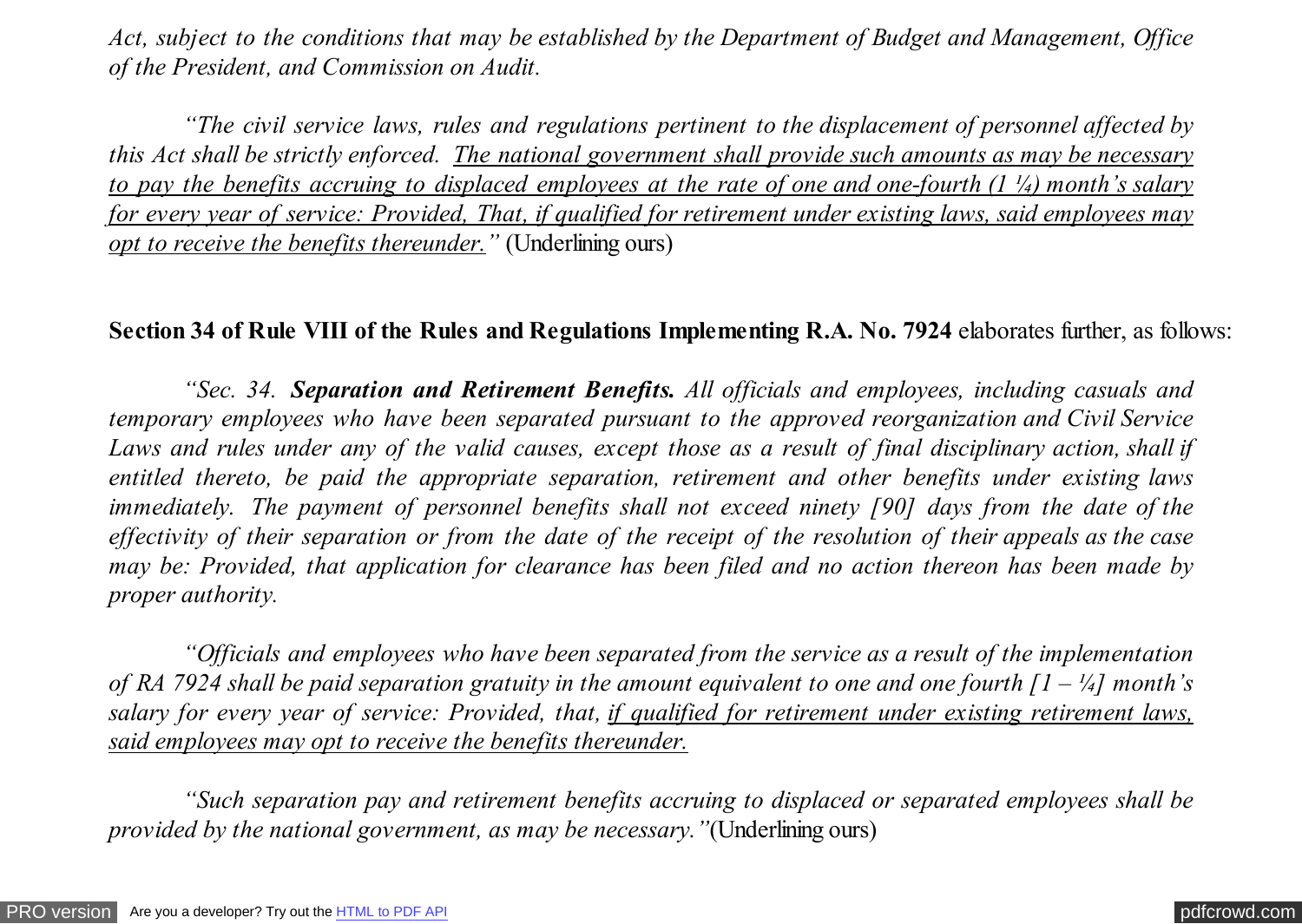From the foregoing, it is clear that two (2) situations may arise. Firstly, when the official/employee is separated by virtue of the reorganization of the said agency and he is not yet entitled to retirement benefits. Secondly, when an official/employee is separated from the said agency by virtue of reorganization but he is qualified to retire in which case he may opt for the separation gratuity benefits or the retirement benefits, whichever is more beneficial to him.

In the first case, the computation of an employee's separation pay shall be limited to the period of service he/she rendered. This means that he/she will receive one and one-fourth month's salary for every year of service he/she rendered whether in the MMA and/or other agencies **(Dario vs. Mison, 176 SCRA 85 dated August 8, 1989 and Domingo vs. Development Bank of the Philippines, 207 SCRA 766 dated April 7, 1992).**

On the other hand, if the official/employee who is retiring from the service opts to claim the benefits due him/her from the MMDA, he/she will receive his/her retirement pay for every year of government service.

The ruling of the Supreme Court in the case of **Santos vs. Court of Appeals, G.R. No. 139792 dated November 22, 2000,** is not applicable in the present case. This is so, since the petitioner therein opted to claim separation gratuity benefits while herein appellants who opted to avail of retirement benefits and second the petitioner therein already claimed his retirement pay from his previous agency before his appointment in the MMDA. The pertinent portions of the case read, as follows:

*" . . . the last paragraph of Section 11 of R.A. No. 7924 on the grant of separation pay at the rate of 'one and one fourth (1 ¼) months of salary for every year of service' cannot by any stretch of the imagination be interpreted to refer to the total length of service of an MMA employee in the government, i.e., to include such service in the government outside the MMA. Since it allows the grant of separation pay can be based only on the length of service in the MMA. The displacement amounted to an abolition of the office or position of the displaced employees, such as that of petitioner . . .*

*"Second, petitioner himself must have realized that Section 11 does not allow the tacking in of his previous government service. If he were convinced that it does he could have instead applied for retirement benefits, since by adding his years of service in the MMA to his previous years of service in the Government*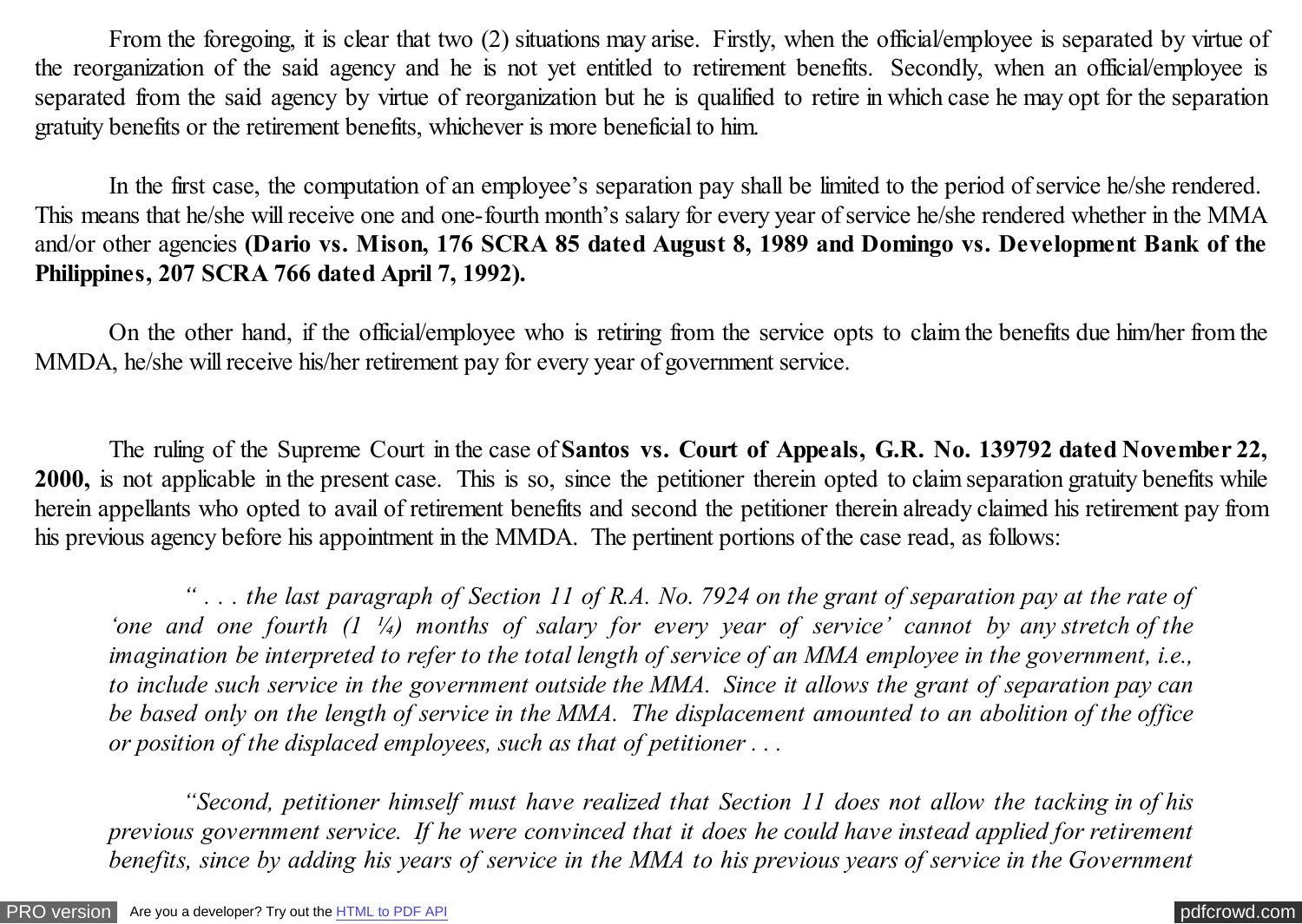*he could have retired under the third paragraph of Section 11 . . .*

*"Third, after the approval of his optional retirement on 1 April 1992, petitioner was fully paid of his retirement gratuity under R.A. No. 910 . . .*

*" . . . to credit his years of service in the Judiciary in the computation of his separation pay under R.A. 7924 notwithstanding the fact that he had received or has been receiving the retirement benefits under R.A. 910, as amended, would be to countenance double compensation for exactly the same services, i.e., his services as McTC Judge . . . "*

In the present case, the official/employee of the MMDA would be retiring from the service for the first time. Therefore, they have not received any gratuity pay before.

The Supreme Court in the case of **Santiago vs. Commission on Audit, 199 SCRA 125 dated July 12, 1991,** expounded on the purpose and importance of retirement benefits in the following manner:

*"Retirement laws should be interpreted liberally in favor of the retiree because their intention is to provide for his sustenance, and hopefully even comfort, when he no longer has the stamina to continue earning his livelihood. After devoting the best years of his life to the public service, he deserves the appreciation of a grateful government as best concretely expressed in a generous retirement gratuity commensurate with the value and length of his services. That generosity is the least he should expect now that his work is done and his youth is gone. Even as he feels the weariness in his bones and glimpses the approach of the lengthening shadows, he should be able to luxuriate in the thought that he did his task well, and was rewarded for it."*

**WHEREFORE,** the appeal of Carlito H. Millan is hereby **GRANTED.** Accordingly, the Metropolitan Manila Development Authority (MMDA) is hereby ordered to include the services rendered by officials/employees in the Metropolitan Manila Authority (MMA) and other agencies in the computation of their retirement pay from the Metropolitan Manila Development Authority (MMDA) (created agency).